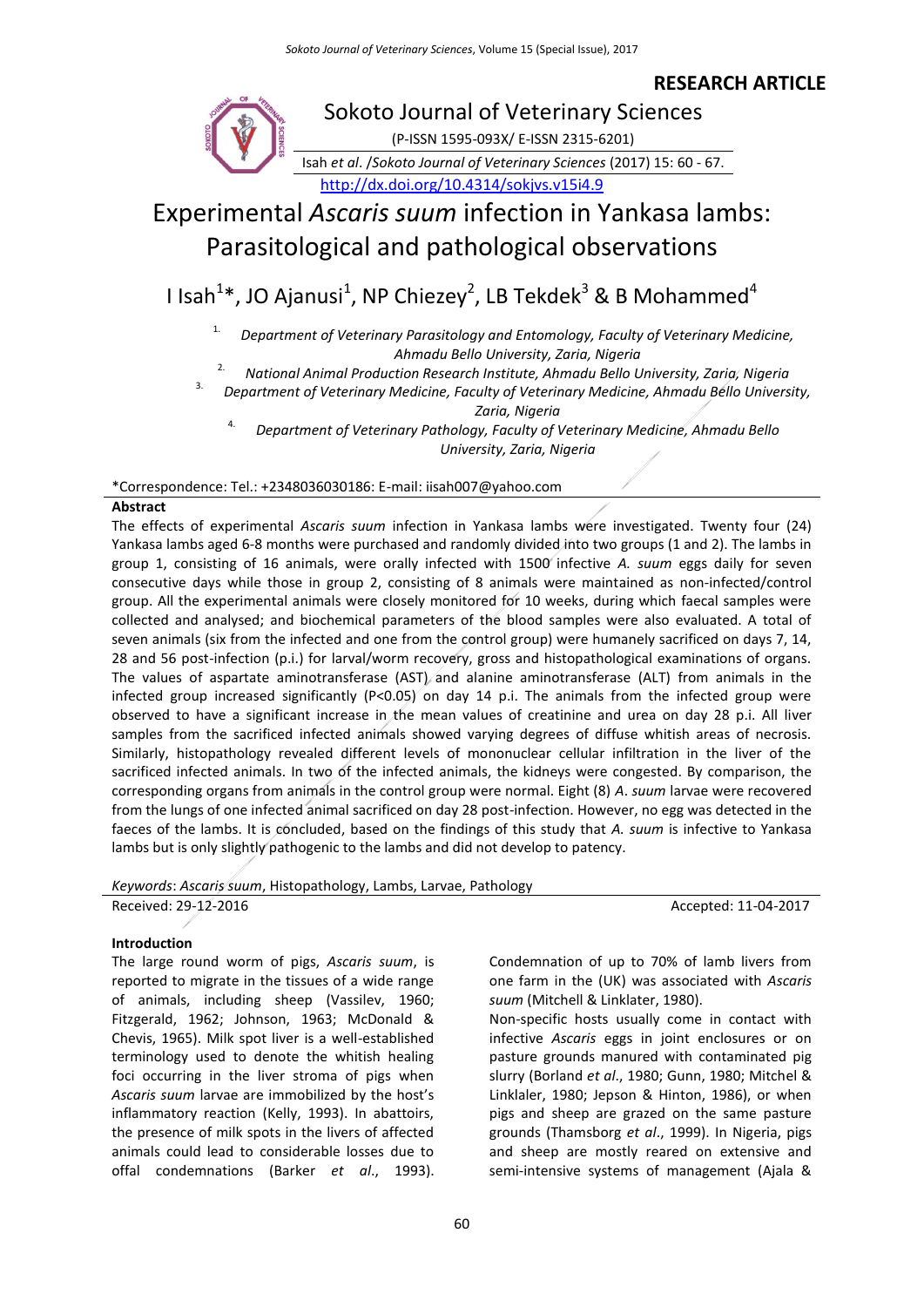Osuhor, 2004; Holland, 2013). Additionally, *Ascaris suum* is a very fecund parasite; producing eggs that are resistant to environmental factors. Also, estimates of daily Ascaris female egg production are generally up to 200,000 eggs (Sinniah, 1982) even though the number of eggs a female produces decreases with worm load (Sinniah & Subramaniam, 2009). Thus, there are very high chances that unusual hosts such as sheep could become infected upon ingestion of pastures contaminated with infective *Ascaris suum* eggs. In view of this, it was considered worthwhile to evaluate the possible infectivity and pathogenicity of *Ascaris suum* in lambs.

## **Materials and Methods**

## *Experimental animals and management*

Twenty four (24) male Yankasa lambs, aged 6-8 months were purchased from a local market, and housed in fly and tick-proof pens of the Department of Veterinary Parasitology and Entomology, Ahmadu Bello University, Zaria. The lambs were acclimatized for two weeks, during which screening for internal and external parasites, treatment and prophylaxis were accomplished accordingly. The animals were fed twice a day with groundnut haulms, maize bran and *Digitaria* spp hay; while water and salt licks were provided *ad libitum.*

### *Experimental design*

The experimental animals were weighed, eartagged for proper identification and randomly divided into two groups (1 and 2). Group 1, the infected group, consisted of 16 animals while Group 2, the control/non-infected group, consisted of 8 animals. Animals in the groups were kept in separate pens for a period of twelve weeks.

## *Isolation of infective eggs*

Eggs of *Ascaris suum* were obtained from female worms collected from the intestines of pigs from slaughter slabs in Sabon Gari, Zaria.

The worms were collected in a beaker containing 50 ml of normal saline (0.9%), and transported to the Helminthology Laboratory of the Department of Veterinary Parasitology and Entomology, Ahmadu Bello University, Zaria. The uteri of the worms were dissected open using forceps into a petri dish and washed with 0.5 M KOH solution into a beaker as previously described (Fairbairn, 1961). The eggs were then agitated gently in the KOH solution for 30 minutes in order to dissolve the sticky albuminous layer. The suspension was then transferred into centrifuge tubes and spun at 349 relative centrifugal force (rcf) xg for 3 minutes, and the supernatant gently decanted, leaving about 0.5 ml which contained the eggs. The eggs were then washed two times with distilled water

and twice more with embryonating fluid (0.1 M sulphuric acid) according to the method described by Fairbairn (1961). The eggs collected were suspended in fresh embryonating fluid, transferred to Petri dishes and incubated for 30 days at 27˚C (Dubinsky *et al*., 2000), after which they were washed, and stored in distilled water at 4˚C until needed.

#### *Inoculation*

The solution containing the eggs was gently rocked to achieve an even distribution. Eggs in 0.1 ml of distilled water were counted under 10X objective of a light microscope. Each of the animals in group 1 was given 1500 infective eggs orally, each day for a week. The dose was administered using a 1 ml sterile-syringe and quickly followed with 20 ml of distilled water in order to ensure that the dose was wholly administered.

## *Faecal examination for eggs*

Beginning from day 7 post-infection until the end of the experiment, faecal samples were collected directly from the rectum of each infected animal, three times a week to determine if the infections had reached patency. Faecal flotation technique (MAFF, 1986) was carried out for egg detection.

## *Biochemical parameters*

Blood samples (3 ml each) from all animals were collected by jugular venipuncture into vacutainer tubes without anticoagulant and serum harvested from clotted blood. This was done on a weekly basis from day 0 to week 8 of the experiment that lasted for 12 weeks.

Blood urea and creatinine concentrations were determined using photometric procedures as described by Tietz (1986).

The total serum proteins were determined by the Bieuret method. Serum albumin was determined by the use of Bromocresol green method (Weichselbaum, 1946) while the serum globulin fraction was determined as the difference between serum total protein and albumin fraction (Nnadi *et al*., 2007).

Serum alkaline phosphatase (ALP), alanine aminotransferase (ALT) and aspartate aminotransferase (AST) were assayed according to the method described by Steven & Michael (2008).

#### *Examination for lesions and histopathology*

On day 7 post-infection, two lambs from the infected group and one lamb from the control were sacrificed. On days 14, 28 and 56 post infection, one lamb each, from the infected group was sacrificed. The liver, heart, lung, kidneys and small intestine of each slaughtered lamb were examined for the presence of any gross lesions. Sections from these organs were fixed in 10% formalin solution, dehydrated in absolute alcohol,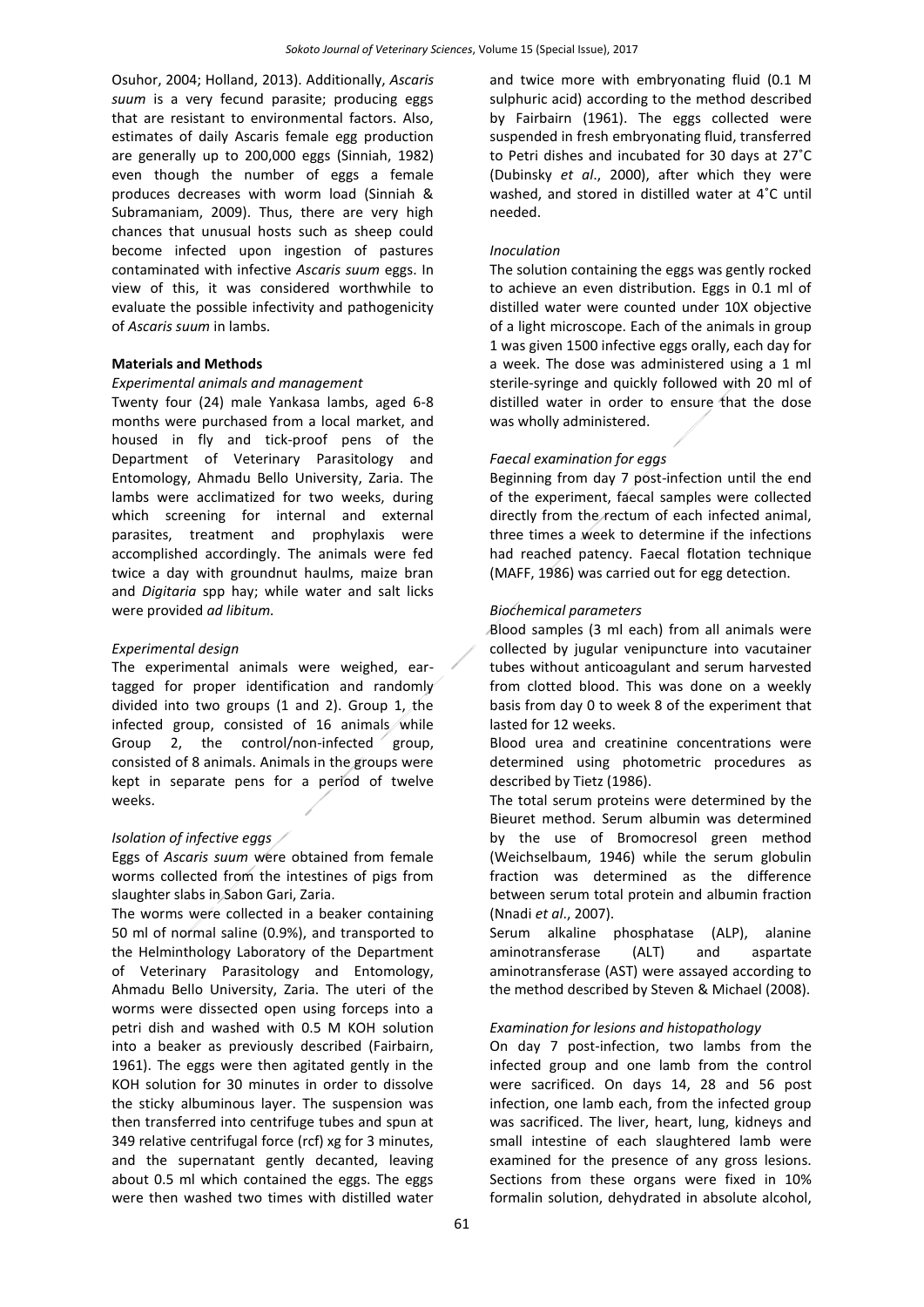cleared in xylene and embedded in paraffin for preparation of fine blocks in paraffin wax. Sections of 5µm thickness were cut and stained using the haematoxylin and eosin staining technique (Lillie, 1965). The sections were screened were examined for histopathology using a light microscope at 200X magnification.

#### *Larval recovery*

Tissues from the liver, lung and heart of the sacrificed infected lambs were finely cut with scissors, crushed and the Baermann's technique (Greenway & McCraw, 1970) was employed to recover the larvae. The finely chopped tissues were suspended in a double layer of gauze, submerged in saline in Baermann apparatus, and left overnight (Greenway & McCraw, 1970). Afterwards, the fluid was allowed to gravitate



 **Plate I**: Infective eggs of *Ascaris suum* (arrows) after 30 days of culture at 30°C. (400X)



**Days Post Infection** 

**Figure 1:** Serum AST activity (IU/L) of *Ascaris suum*infected and control lambs (Mean  $\pm$  SEM);  $* =$ significantly different at  $p \leq 0.05$ 

from the stem of the funnel into centrifuge tubes and spun at 36 rcf xg for 5 minutes so as to induce the larvae to gravitate. The sediment was then checked for the presence of larvae using a stereomicroscope at 10X magnification.

# *Data analysis*

Data collected were analyzed using Student's ttest (Graphpad Prism Software version 5.0). Significance of differences between group means was determined at  $P \le 0.05$  and presented in charts.

## **Results**

### *Egg recovery and culture*

About 1.3 million eggs were recovered from the 5 female *A. suum* that were dissected, and after 30 days of Laboratory culture at 27˚C; 70% of the eggs became infective, with each containing a fully developed larva (Plate 1).

#### *Biochemical parameters*

The mean plasma activities of aspartate aminotransferase (AST) (16.44  $\pm$  4.47 vs 8.73  $\pm$ 1.24) and alanine aminotransferase (ALT) (8.00  $\pm$ 2.18 vs  $3.60 \pm 0.54$ ) were significantly higher (P≤0.05) in the infected than in the control lambs on day 14 post-infection (Figures 1 and 2, respectively).

The mean concentrations of urea (7.85  $\pm$  1.23 vs 4.35  $\pm$  0.58) and creatinine (86.50  $\pm$  11.99 vs 51.25 ± 6.84) of lambs in the infected group were significantly higher (P<0.05) on day 28 postinfection (Figures 3 and 4, respectively). However, there was no significant difference (P>0.05) in the activities of alkaline phosphatase (ALP) between



**Figure 2:** Serum ALT activity (IU/L) of *Ascaris suum*infected and control lambs (Mean  $\pm$  SEM);  $* =$ significantly different at  $p \le 0.05$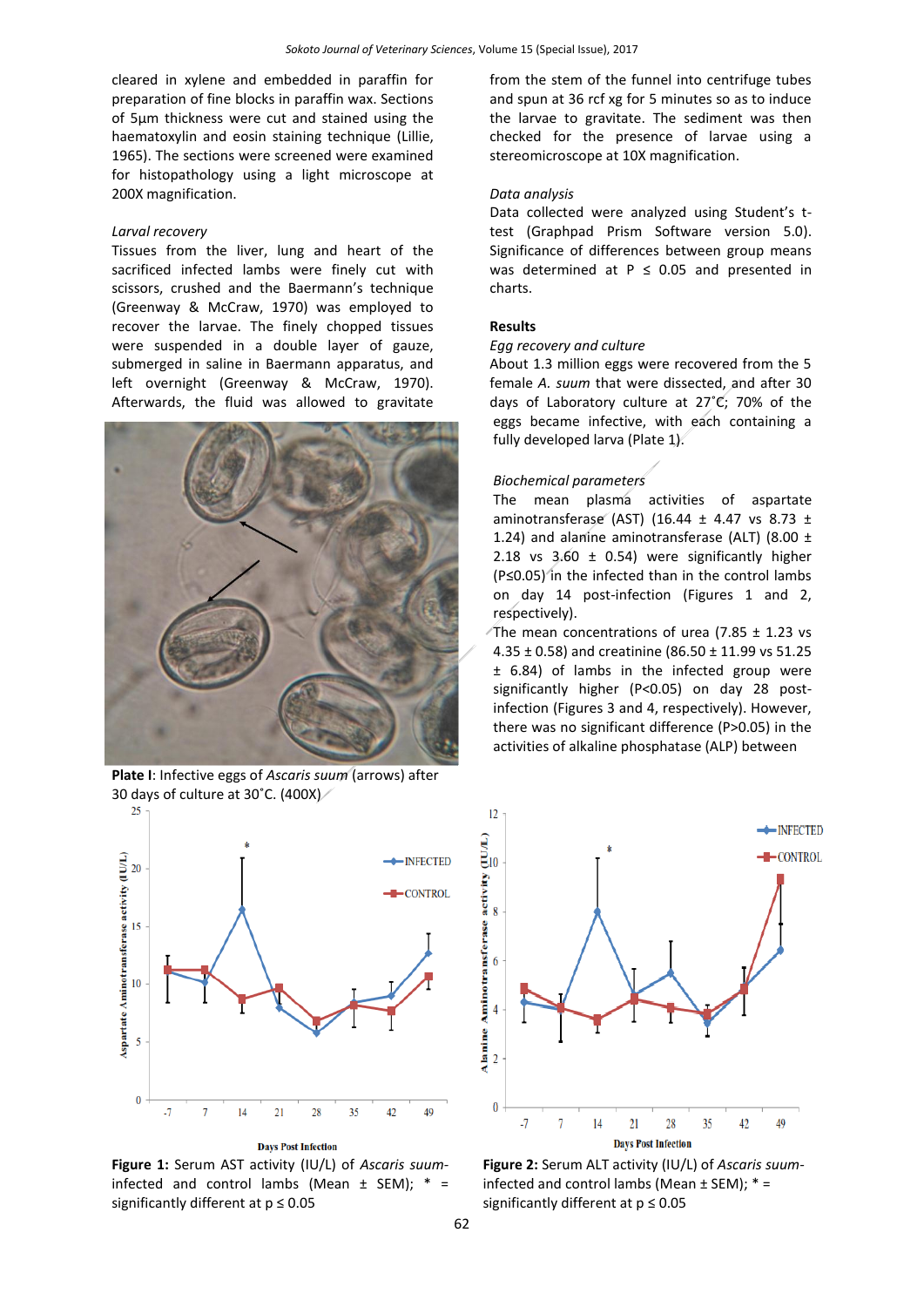

**Figure 3**: Serum urea concentration (mmol/L) of *Ascaris suum-*infected and control lambs (Mean ± SEM);  $* =$  significantly different at  $p \le 0.05$ 



**Figure 5:** Mean (± SEM) ALP serum activity (IU/L) in the *A. suum-*infected and control lambs

the infected and the control groups (Figure 5). Similarly, there was no significant difference (P>0.05) in the concentrations of albumin.

### *Pathological findings*

Gross pathology: Each of the two infected lambs that were sacrificed 7 days post-infection had tiny, white, pin-point lesions on the liver surface, although the lesions were more pronounced in one (Plate II) than the other (Plate III). In contrast, no lesions were observed on the liver surface of the non-infected animal sacrificed on the same day (Plate IV). Furthermore, no observable gross pathological findings were seen on the lungs, heart, kidneys and spleen of all sacrificed lambs.



**Figure 4**: Serum creatinine concentration (µmol/L) of *Ascaris suum-*infected and control lambs (Mean ± SEM);  $* =$  significantly different at  $p \le 0.05$ 



**Plate II**: Tiny, white, pin-point necrotic foci (Arrows) on the liver of a lamb sacrificed on day 7 after oral infection with 10,500 infective *Ascaris suum* eggs

In animals sacrificed on day 14 post-infection, the foci became larger  $(1 \times 2 \text{ mm})$  and more noticeable (Plate V). By days 28 and 56 postinfection the foci were almost inconspicuous.

Histopathology: On days 7 and 14 post-infection, areas of mononuclear cellular infiltration were observed in the liver parenchyma (Plate VI), while the kidney interlobular spaces were congested (Plate VII).

By days 28 and 56 p.i, the mononuclear cellular infiltration persisted in the liver, but to a lesser degree. It was also observed that the kidney of the animal sacrificed on day 56 p.i was congested (Plate VIII). No lesions were observed in the corresponding organs of the non-infected animals.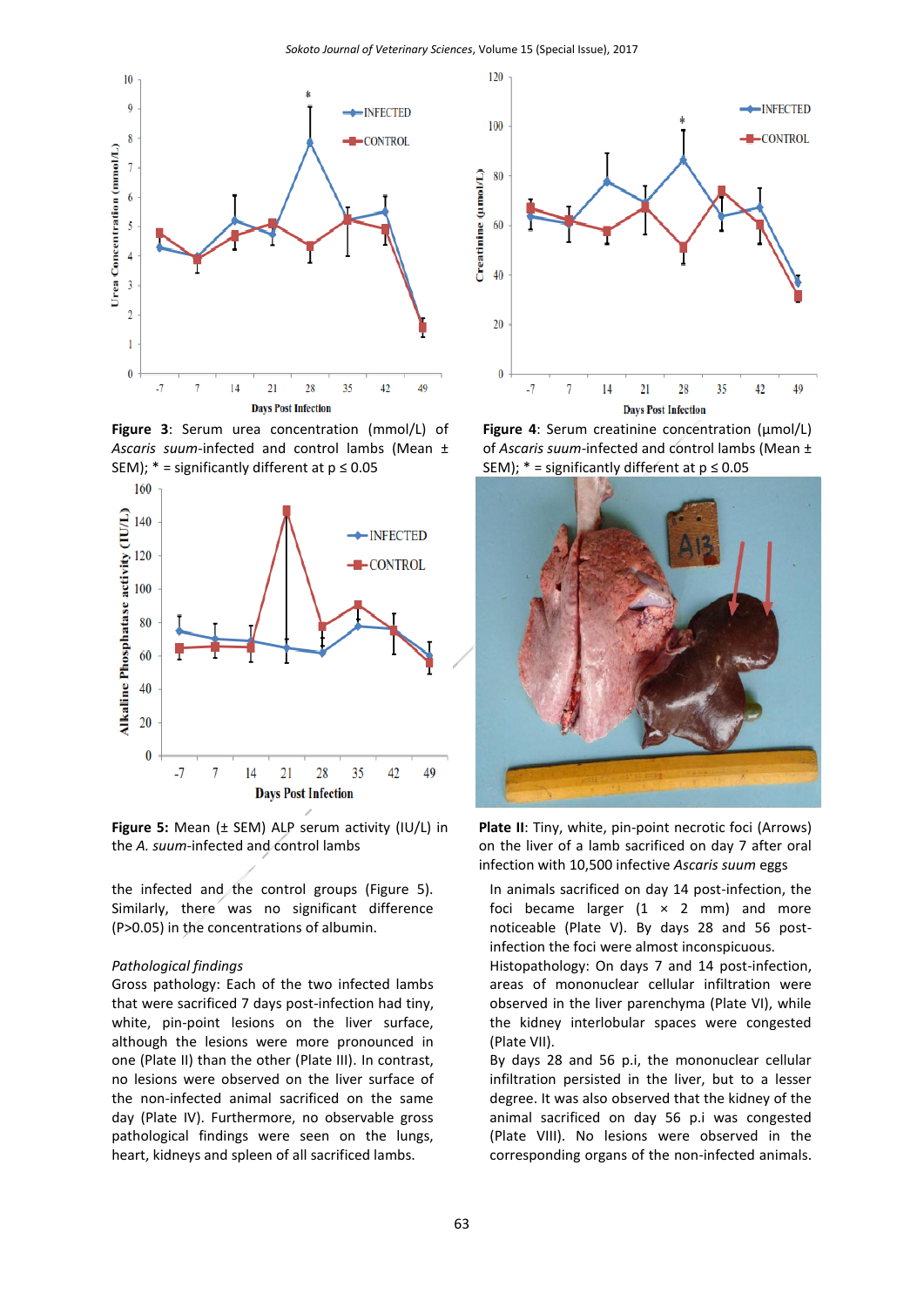

**Plate III**: Liver of an infected lamb sacrificed on day 7 post-infection with relatively less diffuse, tiny, faint, pin-point necrotic foci (arrows)



Plate V: Liver of a lamb slaughtered 14 days post infection with 10,500 infective *Ascaris suum* eggs; showing larger, whitish necrotic areas (Arrows)

# *Larval recovery*

Eight (8) larvae were recovered from the lung of an infected lamb that was sacrificed on day 28 postinfection. However, no larva or adult worm was detected upon examination of the contents of the gastro-intestinal tract. Larva was also not recovered from any of the infected lambs sacrificed after day 28. Similarly, no larva was detected in the lung or other organs of the noninfected animals throughout the experiment. The two ends of one of the larvae so recovered are shown in Plates IX and X.



**Plate IV:** Liver of a non-infected lamb sacrificed on day 7 post-infection, showing no observable lesions



Plate VI: Photomicrograph of a section of the liver of *Asaris suum* –infected lamb sacrificed on day 14 post – infection. Areas of mononucellular infiltration (arrows); CV - central vein (H & E; 200X)

## **Discussion**

The effects of experimental *Ascaris suum (A. suum)* infection in Yankasa lambs were investigated. The findings of pathological lesions and *A. suum* larvae recovered from the lungs, following infection of lambs with 10,500 infective eggs are a strong proof of the infectivity of *A. suum* infective eggs to the lambs. However, the infection did not reach patency, likely because Yankasa sheep is not the definitive host for the parasite.

The elevation in the values of AST and ALT on day 14 of infection in the infected group may be an indication of liver damage, caused by the migrating *A. suum* larvae, and consequent leakage of these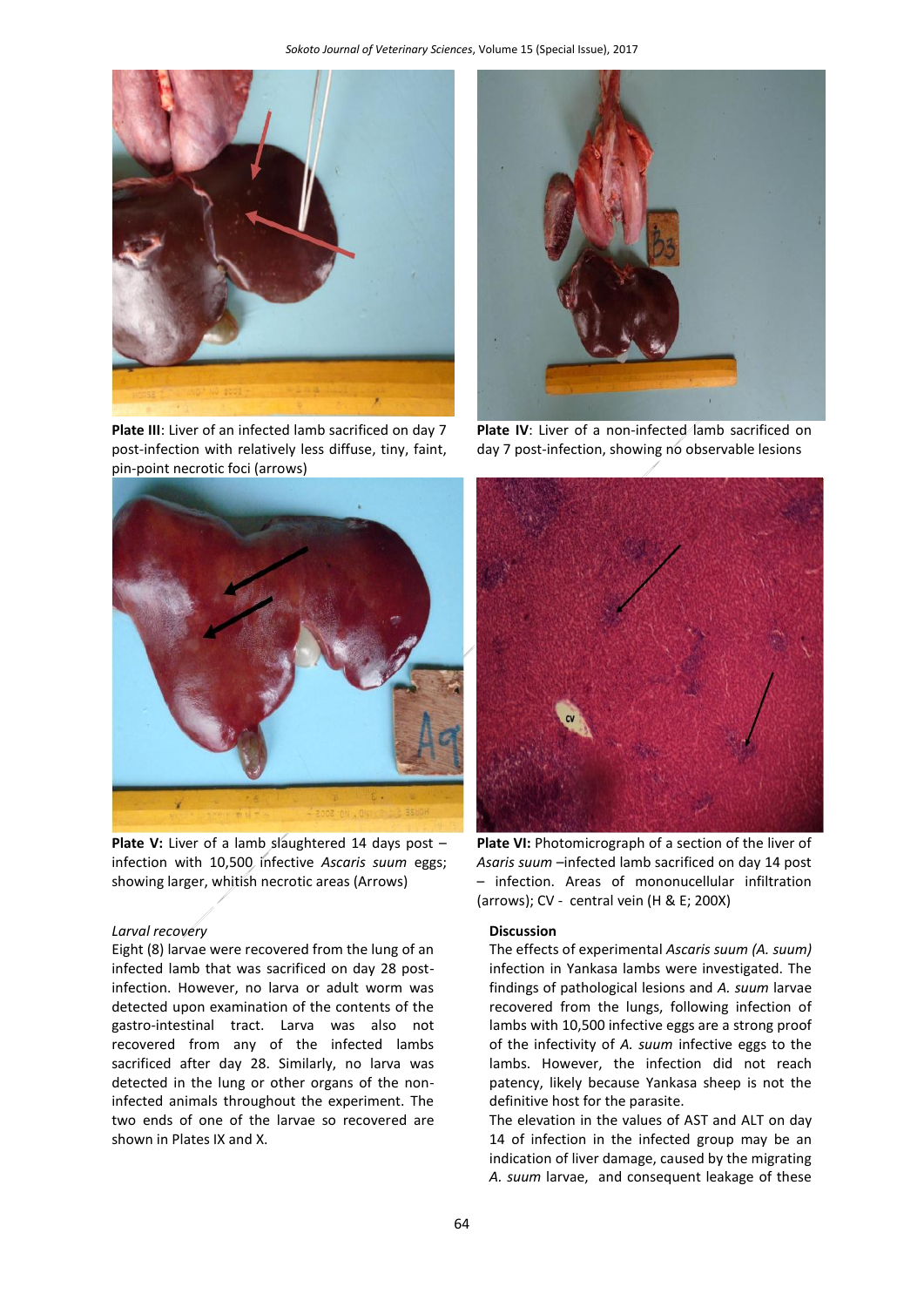

**Plate VII**: Photomicrograph of a section of the kidney of a lamb sacrificed 7 days post-infection with 10,500 infective *Ascaris suum* eggs. Congested intertubular spaces (arrows) (H & E; 400X)



**Plate IX**: Anterior end of larva recovered from the lungs of a lamb sacrificed on day 28 post-infection with 10,500 infective *Ascaris suum* eggs (arrow), showing blunt round head (400X)

enzymes into the extracellular compartment and, subsequently, into the blood. The findings of increased ALT and AST activities observed in this study were contrary to the reports of Dubinsky *et al*. (2000), who observed that a long-term infection of lambs with the dose of 100 and 1000 eggs for 23 days did not influence the activities of AST and ALT. However, the higher infective dose (1500 x 7 eggs) used in this study may have been responsible for this difference.

The significant increase in the values of urea and creatinine concentrations in the infected group



**Plate VIII**: Photomicrograph of a section of the kidney of a lamb sacrificed 56 days post-infection with 10,500 infective *Ascaris suum* eggs. Congested blood vessel (arrow) (H & E; 200X)



**Plate X**: Tail end of larva recovered from the lungs of a lamb sacrificed on day 28 post-infection with 10,500 infective *Ascaris suum* eggs (arrow), showing a pointed tail tip (400X)

on day 28 of infection may be suggestive of impairment of renal function, perhaps due to the congestion observed during histopathological examination. However, since larvae were not recovered in tissues, in addition to lack of observed gross lesions in the kidneys, it is difficult to attribute the congestion to the parasite migration.

The occurrence of whitish pin-point gross lesions, which were eventually identified by histopathology examination to be infiltrating mononuclear cells on the liver on day 7 post-infection, strongly suggests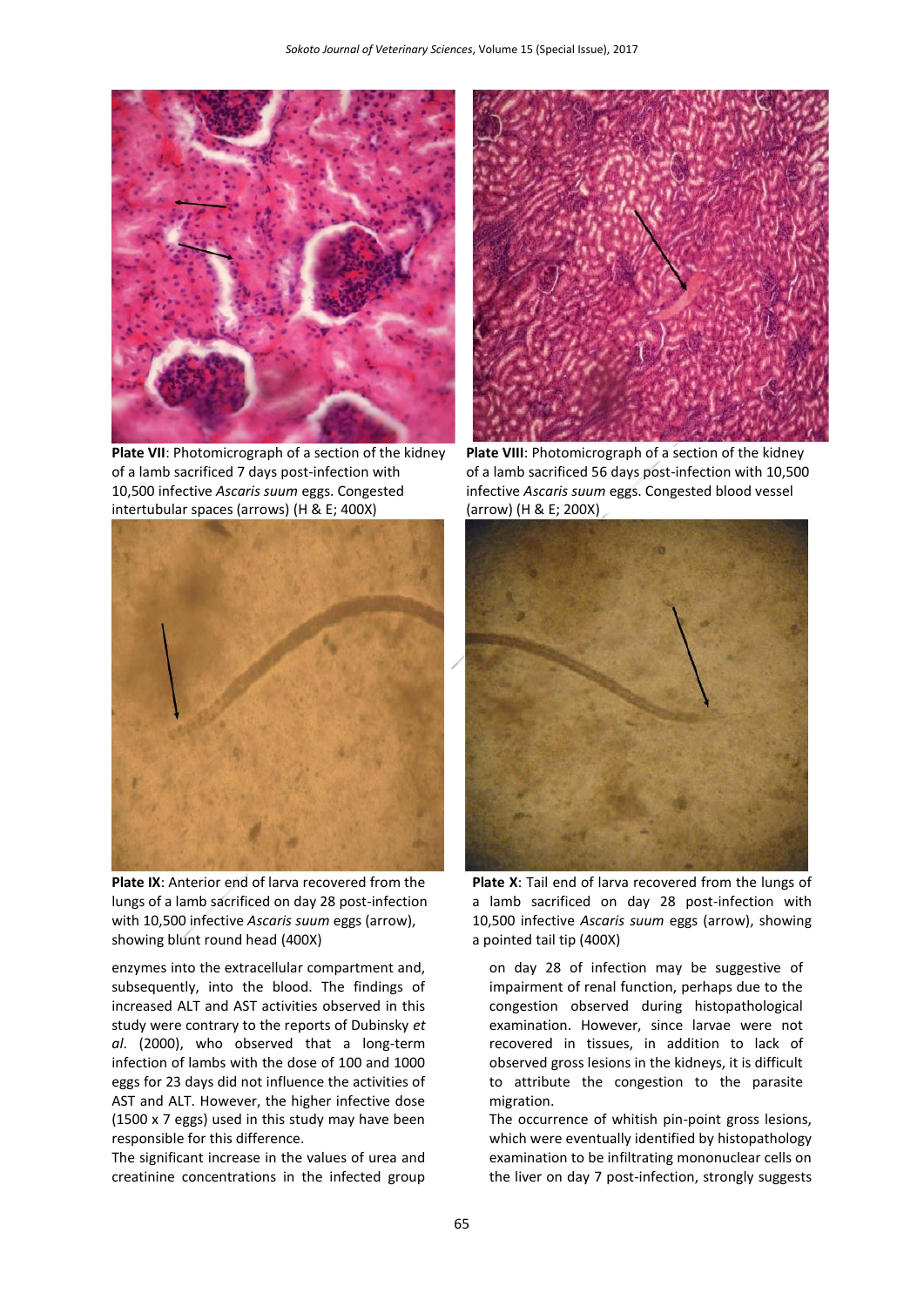that larval migration had occurred in this organ. Previous study (Brown *et al*., 1984) had reported small hepatic necrotic foci infiltrated with eosinophils and lymphocytes in lambs infected with higher dose of infective eggs of *A. suum*. This study revealed that only sporadic lesions persisted from day 28 to day 56 post-infection, as was earlier reported by Roepstorff *et al*. (1997) and Dubinsky *et al*. (2000). This may be attributed to the progressive effacement of the lesions as the healing process proceeded.

In this study, larvae were detected in the lungs of the lamb that was sacrificed on day 28 postinfection, but not in the other animals that were sacrificed at the later stage of the infection. The low rate of larval recovery may be due to the recovery method that was employed or the number of animals sacrificed for larval recovery. Similar studies have reported high numbers of *A. suum* larvae from the lungs of experimentally infected ruminants (Fitzgerald, 1962; Morrow,

# **References**

- Ajala MK & Osuhor CU (2004). Economic analysis of returns and cost structure in swine production in Kaduna state, Nigeria. *Tropical Journal of Animal Science*, **7**(11): 11-18.
- Barker IK, Dreumel AAV & Palmer N (1993). The alimentary system. *In*: *Pathology of Domestic Animals* (KVF Jubb, PC Kennedy, N Palmer, editors) Volume 2, fourth edition, Academic Press, USA. Pp 283 $\rightarrow$ 285.
- Borland ED, Keymer IF and Counter DE (1980). Condemnation of sheep livers probably due to ascariasis. *Veterinary Record*, **107**(11): 265-266.
- Brown D, Hinton M & Wright AI (1984). Parasitic liver damage in lambs with particular reference to the migrating larvae of *Ascaris suum*. *Veterinary Record*, **115**(12): 300-303.
- Clark EG, Von-Dewitz A & Acompanado G (1989). Spurious *Ascaris suum* infection in lambs. *Canadian Veterinary Journal*, **30**(11): 903.
- Dubinsky P, Svicky E, Kovac GM, Lenhardt L, Krupicer I, Vasilkova Z, Dvorozonakova E, Levkut M, Papajova I & Moncol DJ (2000). Pathogenesis of *Ascaris suum* in repeated infection of lambs. *Acta Veterinaria Brunensis*, **69**: 201-207.
- Fairbairn D (1961). The in vitro hatching of *Ascaris lumbricoides* eggs*. Canadian Journal of Zoology,* **39**(2): 153-162.
- Fitzgerald PR (1962). The pathogenesis of *Ascaris lumbricoides var. suum* in lambs. *American Journal of Veterinary Research*, **23**(95): 731-736.

1968; McCraw, 1975), following administration of high single or repeated doses of the infective eggs. Dubinsky *et al*. (2000) also detected more larvae in the liver than in the lungs on day 7, but the larvae recovered from the lungs on day 21 were three times higher than those recovered from the liver. However, no larvae were recovered from the liver in this study. Likewise, no larvae were detected in the liver of infected lambs by Fitzgerald (1962) and Clark *et al*. (1989). This may be ascribed to differences in reaction of the liver tissue of pigs and sheep to migrating *A. suum* larvae as documented by Brown *et al*. (1984). In addition, different breeds of sheep may have different reactions to the migrating *A. suum* larvae. Overall, this study has shown that *Ascaris suum* is infective to Yankasa sheep, causing few pathological effects. This therefore calls for an improved management system that will curb the infection in pigs in order to avoid accidental infection of sheep and other unusual hosts.

- Greenway JA & McCraw BM (1970). *Ascaris suum* infection in calves I. Clinical signs. *Canadian Journal of Comparative Medicine*, **34**(3): 227-237.
- Gunn A (1980). A case of *Ascaris suum* infection in lambs. *Veterinry Record*, **107**(25-26): 581.
- Holland C (2013). *Ascaris: The Neglected Parasite*. Elsevier, USA. Pp 107-420.
- Jepson PG & Hinton MH (1986). An inquiry into the causes of liver damage in lambs. *Veterinary Record*, **118**(21): 584-587.
- Johnson AA (1963). Ascarids in sheep. *New Zealand Veterinary Journal*, **11**(3): 69-70.
- Kelly WR (1993). The liver and biliary system. In: *Pathology of Domestic Animals* (KVF Jubb, PC Kennedy, N Palmer, editors) Volume 2, fourth edition, Academic Press, San Diego, California, USA. Pp 1-375.
- Lillie RD (1965). *Histopathologic Techniques and Histochemistry*, Third edition, McGraw-Hill, New York. Pp 525-558.
- (MAFF) Ministry of Agriculture, Fisheries and Food (1986). *Manual of Veterinary Parasitological Laboratory Techniques*. Third edition, HMSO, London. Pp 24-160.
- McCraw BM (1975). The development of *Ascaris suum* in calves. *Canadian Journal of Comparative Medicine*, **39**(3): 354-357.
- McDonald FE & Chevis RAF (1965). *Ascaris lumbricoides* in lambs. *New Zealand Veterinary Journal*, **13**(2): 41.
- Mitchel GB & Linklater KA (1980). Condemnation of sheep due to ascariasis. *Veterinary Record*, **107**(3): 70.
- Morrow DA (1968). Pneumonia in cattle due to migrating *Ascaris lumbricoides* larvae.